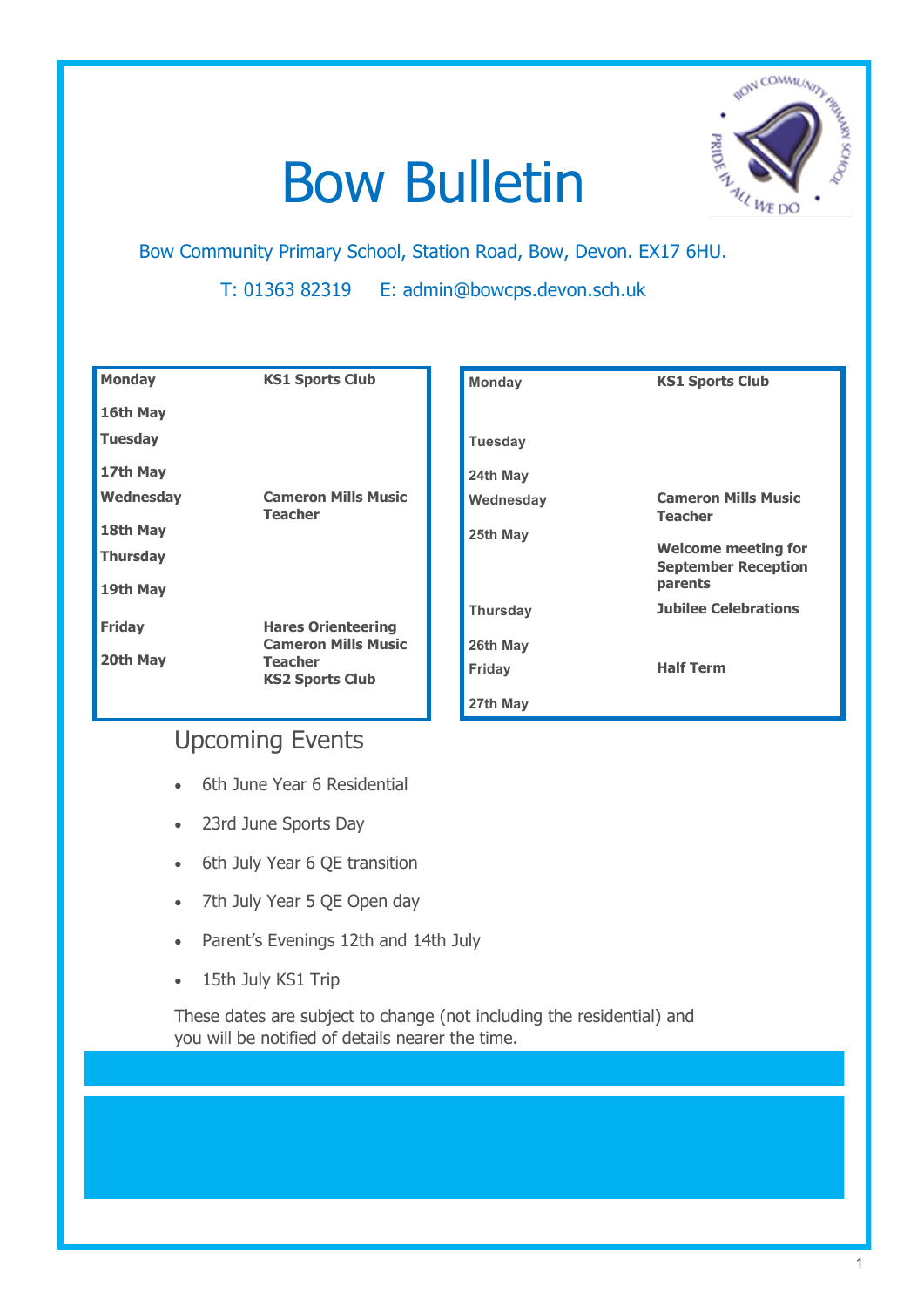**Foxcubs:** In Foxcubs we have been reading Brenda's Boring Egg. We talked about the characters and acted it out. We also used the story to think about what makes us special—I help Mummy, I am kind to my friends etc. In maths we have been learning about teens numbers, that they are made up of one ten and some ones. See if your child can explain it to you! We have also been amazed that our sunflowers have started growing and understand that they need water and sunshine to help them grow. **Badgers:** Badgers have enjoyed the start of their new topic by creating volcanoes. Once completed and decorated, we used a mixture of vinegar and bicarbonate of soda to make them erupt! In maths, the children have been delving into the world of decimals and linking these to fractions. They have also started to develop an understanding of what percentages are. In English we have been learning about tsunamis and are writing explanation texts about them. They are becoming very proficient in using the technical vocabulary associated with this. As often as we can, we play Globle, which is really helping the children to develop their understanding of where places are in the world. This is a fun game you might also like to play at home: https://globle-game.com/

**Otters:** The last couple of weeks have seen Year 2 preparing for their SATs assessments and Year 1 continuing their revision of sounds they have learnt so far this year. Both Year 1 and Year 2 are doing marvellously well! We have also begun comparing two significant monarchs - Queen Victoria and Queen Elizabeth II, this will lead us nicely into the jubilee celebrations in the final week of half term. The children have also been getting very excited about seeing their sunflowers beginning to germinate.

**Hares:** Over the last fortnight, Hares have started their summer term topic 'Me and My School' and have looked at where Bow CP is located using a map and Google Earth. We can now also identify the four countries of the UK and name their capitals. In maths, we've been calculating length and perimeter and in Science we have started our 'Plants' topic. The pupils have been improving the accuracy of their throwing, catching and batting during their rounders and Kwik Cricket sessions. We have loved being on the field during playtimes too!

**Stags:** The last few weeks in Stags has seen us working hard on revising the key aspects of the KS2 curriculum in preparation for the SATs that occurred from 9th - 12th May. The children have worked immensely hard to show and demonstrate their understanding as best they can and should all be proud of their efforts. With the summer term, we have had the chance to enjoy PE on the field with some excellent rounders and cricket skills being demonstrated by the class. We have some work to do on cricket bowling techniques and will then enjoy putting these skills into some game time!